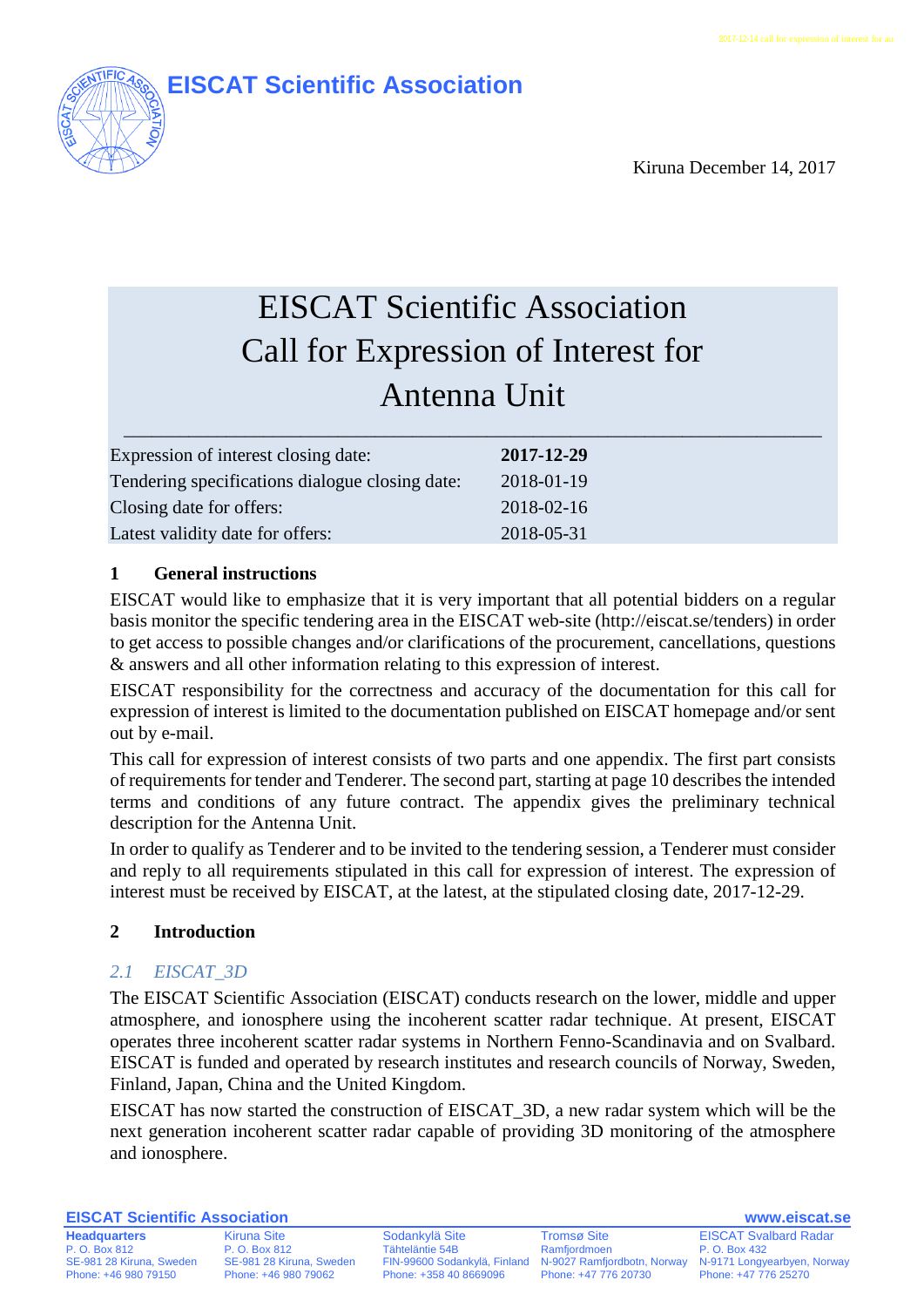

The full EISCAT\_3D system will consist of five phased-array antenna fields located in the northernmost areas of Finland, Norway and Sweden, each with 9919 crossed dipole antenna elements. One of these sites (at Skibotn, Norway) will transmit radio waves at 233 MHz, and all five sites will have sensitive receivers to measure the returned radio signals. Digital control of the transmission and low-level digitisation of the received signal will permit instantaneous electronic steering of the transmitted beam and measurements using multiple simultaneous beams. The active antenna array in Skibotn will be surrounded by smaller outlying arrays which will facilitate aperture synthesis imaging to acquire sub-beam transverse spatial resolution. Each antenna array will be of a size of about 70 m from side to side, and the receive-only sites will be located at a distance of 90 km to 250 km from the core site in order to be able to maximise the coverage by the system.

In the first stage of implementation, EISCAT\_3D Stage 1 (E3DS1), three sites, the active array at Skibotn, Norway and receive-only arrays at Kaiseniemi, Sweden, and Karesuvanto, Finland, will be built.

The Antenna Unit procurement covers the antenna system at the three sites. Due to potential funding constraints, a part of the procurement will be handled as options that may be ordered later, but before the final regular deliveries are done.

| <b>Procurement Object</b> | The <i>Procurement Object</i> Antenna Unit contains the following parts:                                                                                                                                                                                                                                                                                                                                                             |  |
|---------------------------|--------------------------------------------------------------------------------------------------------------------------------------------------------------------------------------------------------------------------------------------------------------------------------------------------------------------------------------------------------------------------------------------------------------------------------------|--|
|                           | • $\sim$ 5 000 or $\sim$ 10 000 pieces of Antenna Elements, each with<br>two cables and connectors<br>• Ground Plane<br><b>Array Structure</b><br>$\bullet$<br><b>Equipment Containers</b><br>$\bullet$<br>Mechanical Attachment Interfaces contains the following<br>$\bullet$<br>sub-parts:<br>o Antenna Element to Array Structure<br><b>O</b> Ground Plane to Array Structure<br><b>Array Structure to Foundation</b><br>$\circ$ |  |
|                           | Foundation to ground<br>$\circ$                                                                                                                                                                                                                                                                                                                                                                                                      |  |
|                           | For more details, the <i>Procurement Object</i> Antenna Unit is further                                                                                                                                                                                                                                                                                                                                                              |  |
|                           | described in Technical Specification ref. [1].                                                                                                                                                                                                                                                                                                                                                                                       |  |

# *2.2 Definitions and Abbreviations*

#### *2.3 References*

| Ref. No. Title |                                                |
|----------------|------------------------------------------------|
|                | Preliminary Technical Specification for the AU |

#### **3 Procurement procedure**

#### *3.1 Competitive procedure with negotiation*

The procurement procedure comprises of a call for expression of interest followed by the actual tender process. The tendering process will start with a dialogue period before setting the final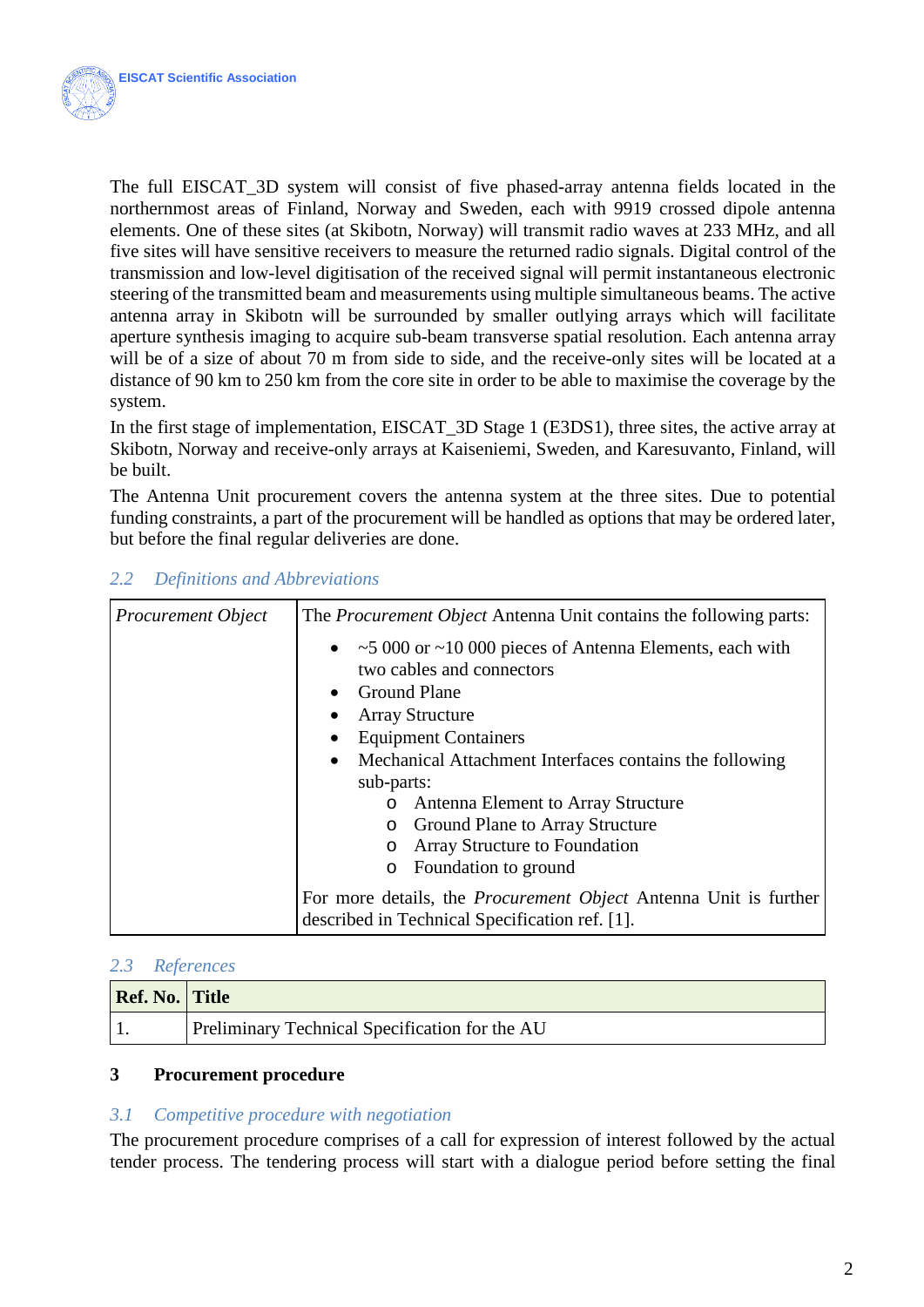

requirements. Tenderers invited to the tendering phase are encouraged to be active in the dialogue process. EISCAT will ensure equality of treatment among all Tenderers and will not reveal to other Tenderers solutions proposed or other confidential information communicated by a Tenderer participating in the dialogue without prior agreement. The EISCAT web-site will be used as the primary tool for communication.

#### *3.2 Procurement documents and information flow*

- 1. Expression of Interest (open)
	- o Call for Expression of Interest
	- o Antenna Unit Requirements
- 2. Invitation to Tender (restricted to invited Tenderers only)
	- o Enquiry
	- o Technical Specification for the AU
	- o Statement of Work for the AU
	- o Contract Data Requirements List for the AU
	- o Requirements answer template for the AU
	- o General terms for supply of goods ALOS 05
- 3. Dialogue (open)

Questions and Answers published and updated on-line

4. Final specifications

Updated specifications as needed (open)

Updated tendering documents as needed (restricted to invited Tenderers only)

#### **4 Scope**

#### *4.1 Scope*

The products/services that the Contractor shall supply are shown in the table of scope.

| <b>Item</b>    | <b>Description</b>                                                                                                                                                                                                         | Quantity and unit             |
|----------------|----------------------------------------------------------------------------------------------------------------------------------------------------------------------------------------------------------------------------|-------------------------------|
| 1              | Initial contract phase: R&D, final design assessment, first<br>article (one 91 element unit).                                                                                                                              | Price for all<br>deliverables |
| $\overline{2}$ | Second contract phase, <i>Procurement Object 1</i> : Delivery of<br>$~10000$ antenna elements, ground plane, structure, equipment<br>containers, including shipping and installation at EISCAT site<br>in Northern Norway. | Price per item                |
| 3              | Second contract phase, <i>Procurement Object 2</i> : Delivery of<br>one to ten 91 element unit(s) to be deployed as standalone<br>systems, including shipping to EISCAT site in Northern<br>Norway.                        | Price per item                |
| $\overline{4}$ | Third contract phase, <i>Procurement Object 3</i> : Delivery of<br>$\sim$ 5 000 antenna elements, ground plane, structure, equipment                                                                                       | Price per item                |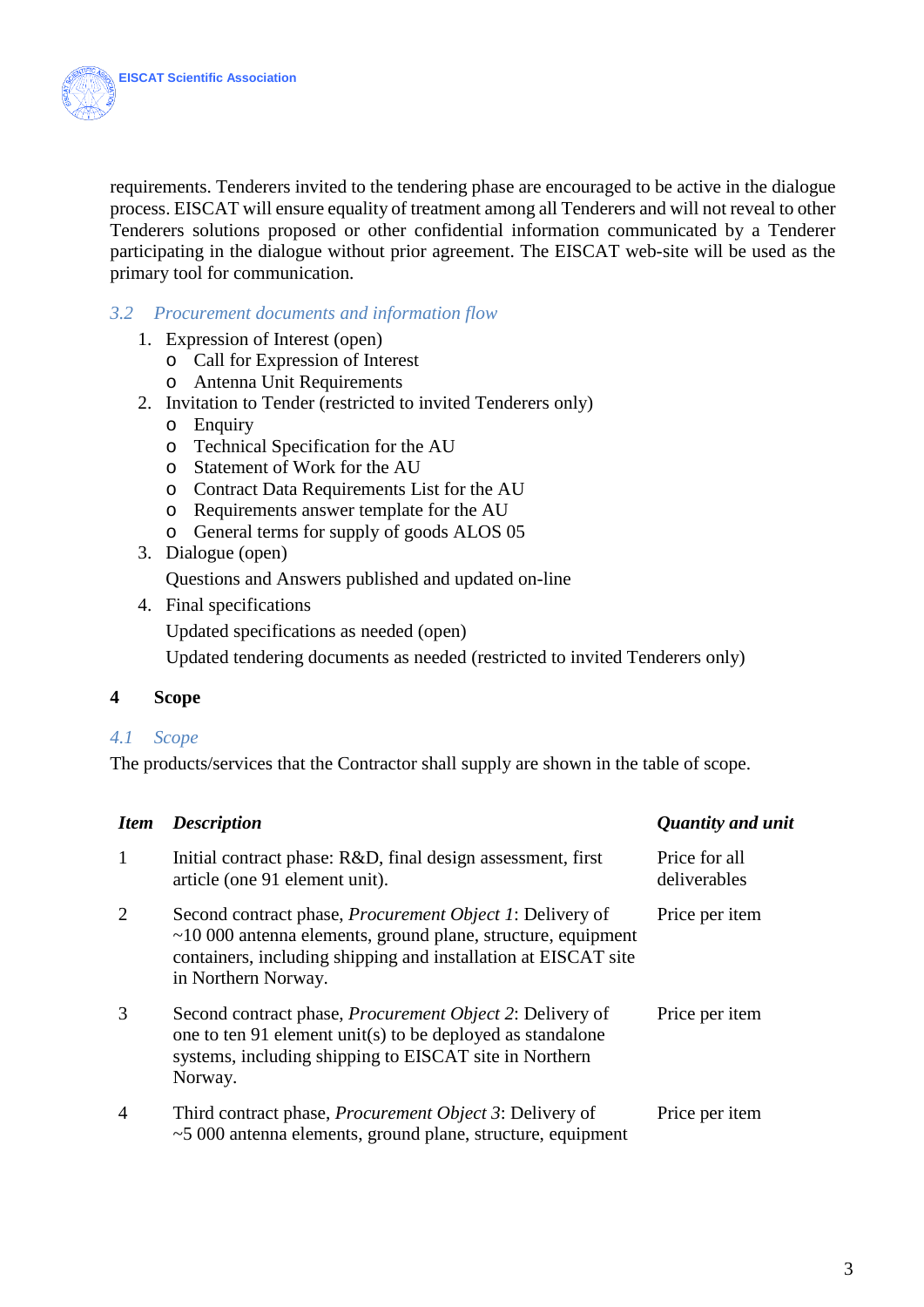

containers, including shipping and installation at EISCAT site in Northern Sweden.

| 5 | Third contract phase, <i>Procurement Object</i> 4: Delivery of<br>$\sim$ 5 000 antenna elements, ground plane, structure, equipment<br>containers, including shipping and installation at EISCAT site<br>in Northern Finland. | Price per item  |
|---|-------------------------------------------------------------------------------------------------------------------------------------------------------------------------------------------------------------------------------|-----------------|
| 6 | Changes and additions. Hourly rate per hour of additional<br>production                                                                                                                                                       | Price per hour  |
|   | Changes and additional Additional material is debited with                                                                                                                                                                    | $S$ uraharga in |

#### 7 Changes and additions. Additional material is debited with cost purchase price plus added surcharge Surcharge in percent

#### *4.2 Options*

EISCAT shall have the right but not the obligation to, no later than 12 months before the expiry of the contract, order the following deliverables under the conditions of this contract:

| <b>Item</b> | <b>Description</b>                                                                                                                                                                                                                   | Quantity and unit       |
|-------------|--------------------------------------------------------------------------------------------------------------------------------------------------------------------------------------------------------------------------------------|-------------------------|
| 1           | Optional contract phase, <i>Procurement Object 5</i> : Delivery of<br>remaining ~5 000 antenna elements, ground plane, structure,<br>equipment containers, including shipping and installation at<br>EISCAT site in Northern Sweden. | Price per item          |
| 2           | Optional contract phase, <i>Procurement Object</i> 6: Delivery of<br>remaining ~5 000 antenna elements, ground plane, structure,<br>equipment containers, including shipping and installation at<br>EISCAT site in Northern Finland. | Price per item          |
| 3           | Optional contract phase: Manufacturing rights for a<br>Procurement Object, in increments of $~5000$ antenna<br>elements                                                                                                              | Price per item          |
| 4           | Optional contract phase: Changes and additions. Hourly rate<br>per hour of additional production                                                                                                                                     | Price per hour          |
| 5           | Optional contract phase: Changes and additions. Additional<br>material is debited with cost purchase price plus added<br>surcharge                                                                                                   | Surcharge in<br>percent |

#### **5 Specification**

#### *5.1 Technical specification and operational undertakings*

The following technical specification and operational undertakings shall apply:

• Appendix 1 Technical Specification for Antenna Unit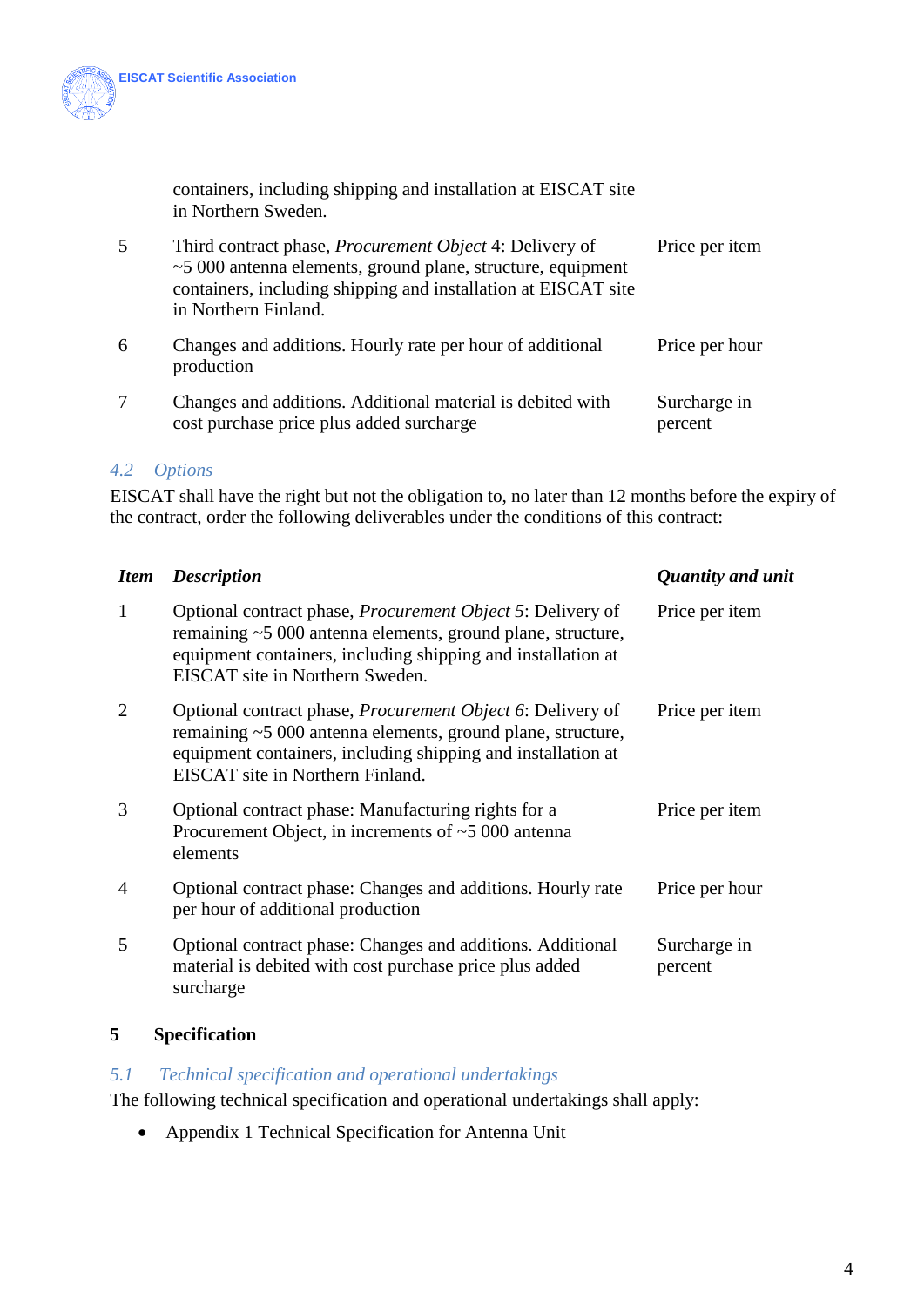

# **6 DELIVERY**

#### *6.1 Delivery time in accordance with EISCAT's time schedule*

Delivery shall be made in accordance with the following time schedule:

| <b>Item</b>    | <b>Description</b>                                 | Delivery date                                            |
|----------------|----------------------------------------------------|----------------------------------------------------------|
| 1              | Initial contract phase: R&D and first article      | $\leq$ 9 months after<br>signed contract                 |
| $\overline{2}$ | Second contract phase, <i>Procurement Object 1</i> | June – September<br>2019                                 |
| 3              | Second contract phase, <i>Procurement Object 2</i> | To be agreed<br>(preliminary<br>together with item<br>2) |
| 4              | Third contract phase, <i>Procurement Object 3</i>  | June – September<br>2020                                 |
| 5              | Third contract phase, <i>Procurement Object</i> 4  | June – September<br>2020                                 |
| 6              | Changes and additions                              | Agreed after the<br>contract is awarded                  |

#### *6.2 Delivery time - option*

Delivery time after any exercise of option including rate of delivery will be agreed after the contract is awarded.

#### **7 Delivery and invoice addresses**

#### *7.1 EISCAT delivery addresses*

The Antenna Units shall be delivered to the following addresses:

| Finland                    | Norway                     | Sweden                     |
|----------------------------|----------------------------|----------------------------|
| <b>EISCAT Scientific</b>   | <b>EISCAT Scientific</b>   | <b>EISCAT Scientific</b>   |
| Association                | Association                | Association                |
| Street address not set yet | Street address not set yet | Street address not set yet |
| N-9143 Skibotn             | FIN-99470 Karesuvanto      | SE-981 95 Kiruna           |

#### *7.2 EISCAT invoice addresses*

The cost items will be invoiced in/to the country of final location. For common cost items, a cost distribution will be agreed later. The addresses are the following:

| Finland                  | Norway                   | Sweden                   |
|--------------------------|--------------------------|--------------------------|
| <b>EISCAT Scientific</b> | <b>EISCAT Scientific</b> | <b>EISCAT Scientific</b> |
| Association              | Association              | Association              |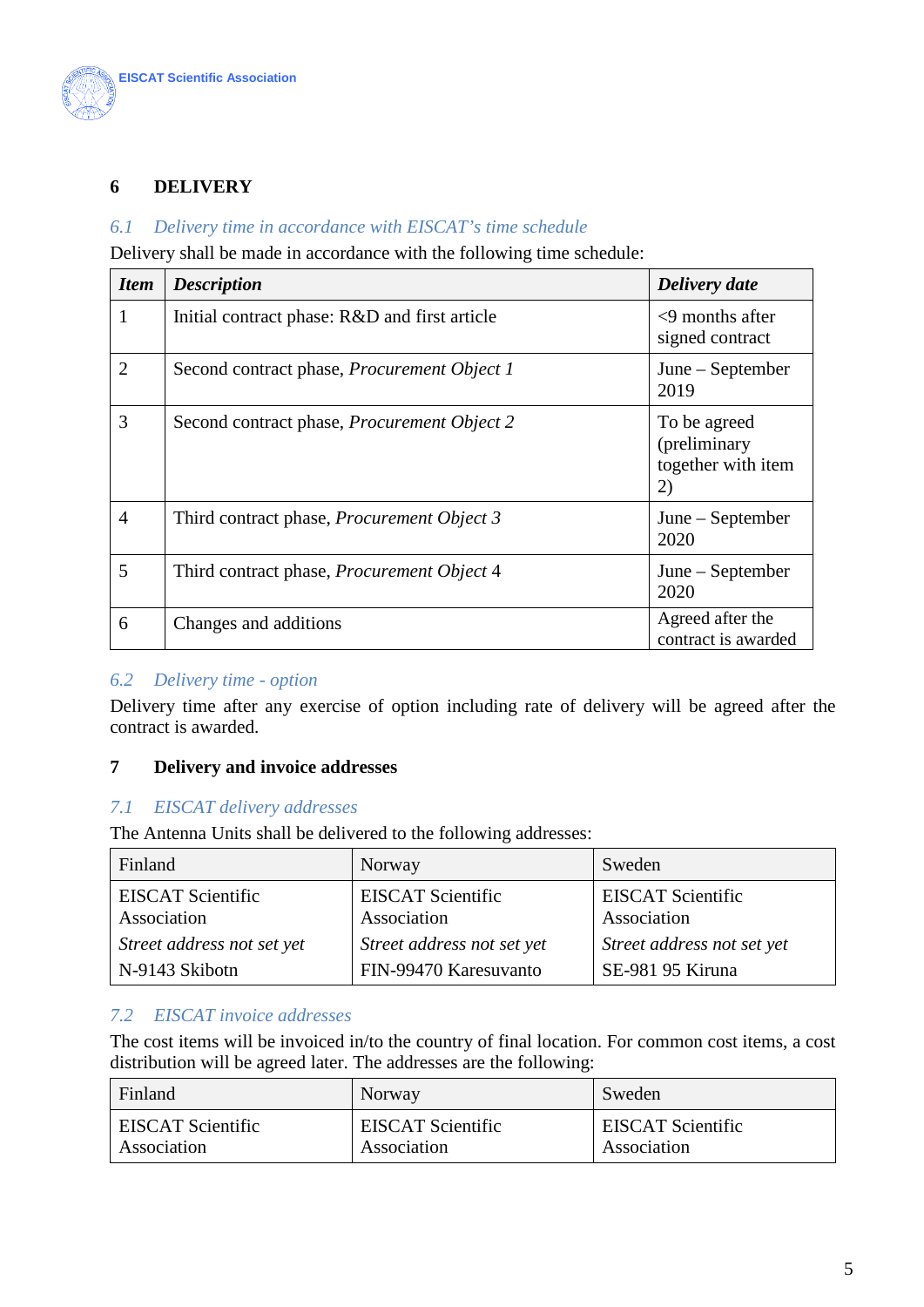

| Tähteläntie 54B     | Ramfjordmoen        | Rymdcampus 1     |
|---------------------|---------------------|------------------|
| FIN-99600 Sodankylä | N-9027 Ramfjordbotn | SE-981 92 Kiruna |

# **8 FORM OF CONTRACT**

#### *8.1 Price*

EISCAT awaits tenders using the form(s) of contract and observing the conditions described below. The prices of all offered items and any options must be quoted in one of SEK, EUR, NOK, GBP, JPY or CNY exclusive of VAT.

#### *8.2 Fixed price*

Fixed price means that the price shall not be adjusted for foreign exchange and/or index, or in any other way.

#### *8.3 Envisaged payment schedule*

Exclusive of any options.

| Advance payments                      |      |
|---------------------------------------|------|
| At contract award                     | 20%  |
| Design phase milestones               | 20%  |
| <b>Deliveries</b>                     |      |
| First delivery (procurement object 1, |      |
| Norway) arrives at site               | 50%  |
| Second delivery                       |      |
| Third delivery , etc                  |      |
| Final payment                         | 1()% |

#### **9 Advance payment conditions**

#### *9.1 Advance payment*

Any advance payments by EISCAT shall be covered by Tenderer advance payment guarantees issued by bank or a corporate entity.

#### **10 Verification of qualification of Tenderers**

EISCAT's requirements for Tenderers are stipulated below. EISCAT will examine if the Tenderer fulfils these requirements before a tender is further evaluated.

#### *10.1 Exclusion of Tenderer*

Candidates or tenderers are excluded from participation in procurement procedures if:

- they are bankrupt or are having their affairs administered by the courts, have entered into an arrangement with creditors, have suspended business activities, are the subject of proceedings concerning those matters, or are in any analogous situation arising from a similar procedure provided for in national legislation or regulations;
- they have been convicted of an offence concerning applicable laws and regulations of the environment, human rights, working conditions, anti-corruption, gender equality and diversity.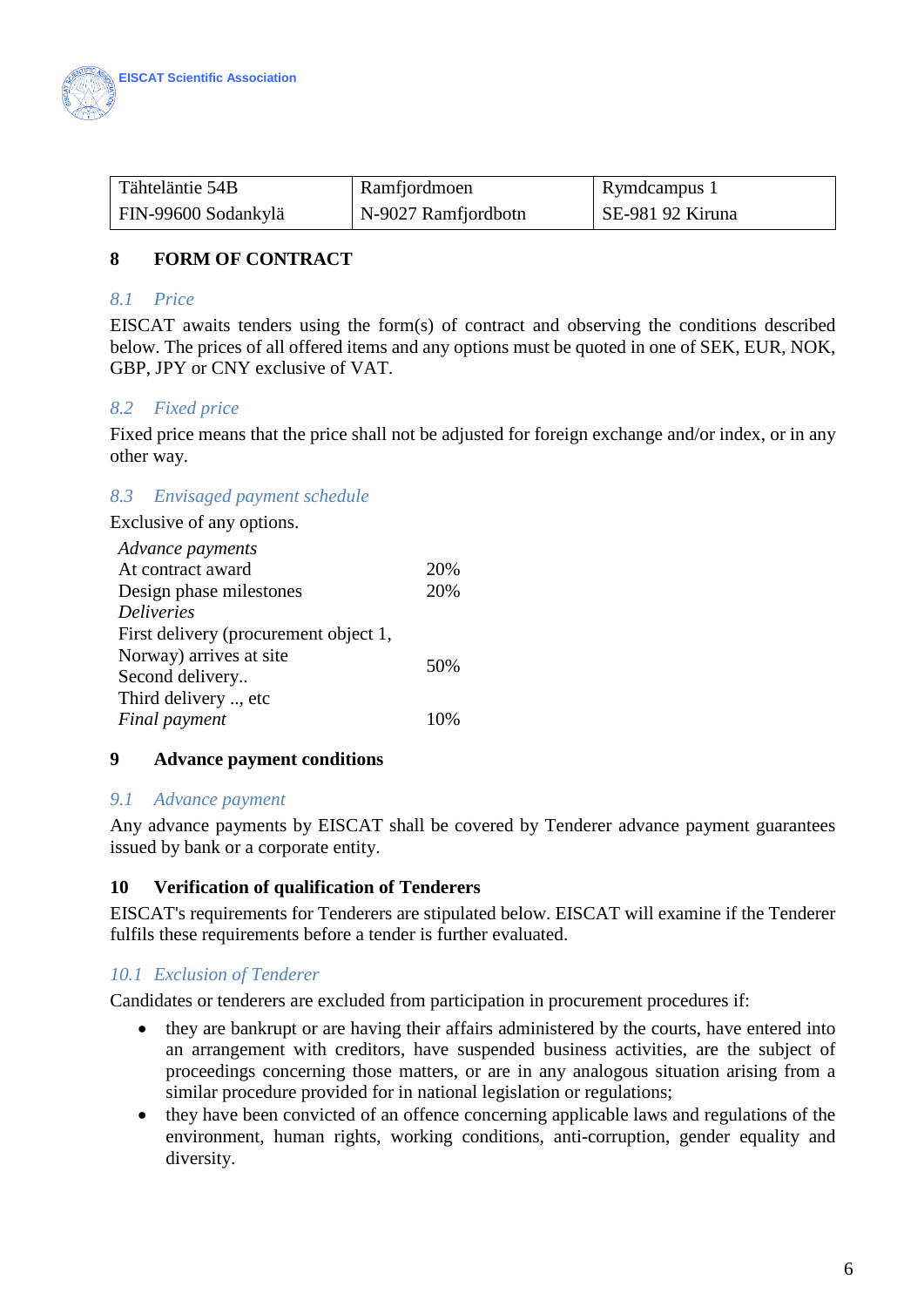

• they are banned or restricted from doing business in the European Union.

### *10.2 Requirement for registration*

To enable EISCAT to appropriate control, the registration at the Register of companies, commercial enterprises or associations, whichever is applicable, shall be attached to the reply (verified by a registration certificate or special certificate from a competent authority).

If there is no such official register as referred to above in the country where the Tenderer is established, the Tenderer shall provide a certificate containing corresponding details signed by a competent authority or an authorised accountant or equivalent.

The above certificates shall not be more than six months old.

# *10.3 Requirement for technical and professional capacity*

The qualification criteria relating to technical and professional capacity are designed to show whether the Tenderer has the capacity needed to perform the contract or not.

The following qualifications are required and evidence has to be included in the reply:

- 1. a list of the principal customers in the past three years with the sums involved and whether it is public or private customers;
- 2. short description of two completed reference projects (with relevant need for technical and professional capacity as this expression of interest) for two different customers. The completion of the reference project cannot be older than three years and contact details must be included to enable verification.
- 3. CV's for two persons that are employed by the Tenderer and have technical and professional capacity to perform the contract,
- 4. description of the test facilities where the verification is planned to take place and contact details of the person responsible for booking of the facility,
- 5. description of the RF/EM 3D simulation tools and computing facilities planned to be used.

#### *10.4 Requirement for financial and economic capacity*

The qualification criteria relating to financial and economic capacity are designed to show whether the Tenderer has the capacity needed to perform the contract:

- 1. the economic value of the contract must be less than 40% of the annual turnover for the last two years. To be able to verify this, copies of the annual reports for the last two financial years must be submitted.
- 2. Alternatively, for start-up Tenderers, or consortias, please demonstrate the financial structure established to cover the contract commitment.

#### **11 Award of contract**

EISCAT will accept the tender that meets the requirements, or has given reasonable justifications for the requirements that are not met, and is the most economically and technically advantageous.

#### *11.1 Subcontractors*

The Tenderer shall in its tender state to what extent parts of the Contract and/or which parts of the Contract it intends to subcontract to a third party and which subcontractors that are proposed.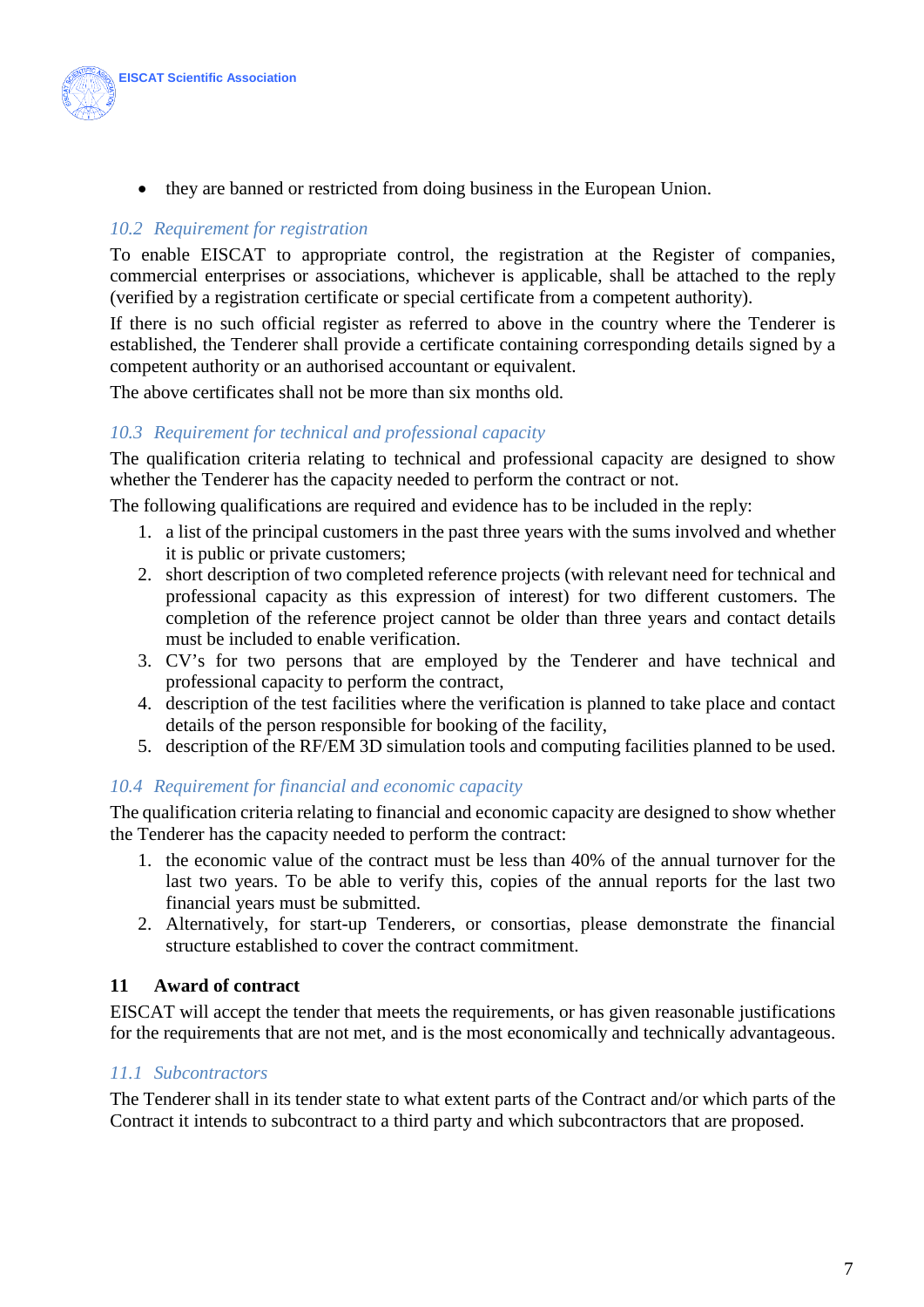

# **12 Commercial secrecy**

If the Tenderer considers that the data, which have been submitted within the procurement, are subject to commercial secrecy, the Tenderer should in writing request commercial secrecy, giving details of the data involved and what damage the Tenderer might suffer if the data were disclosed. EISCAT will thereafter conduct an independent examination of whether commercial secrecy in accordance with the above referenced law may be deemed to apply or not.

#### **13 Instructions for submission of the expression of interest**

#### *13.1 Language*

All documentation in this procurement matter including all correspondence shall be in the English language.

#### *13.2 Disposition*

The reply must be complete on the basis of what is stipulated in this expression of interest. The disposition of this document shall be followed. The reply shall contain comments on all requirements and any award criteria stipulated.

If no comment is made in respect of a stipulated requirement, EISCAT shall be entitled to interpret this to mean that the requirement is accepted by the Tenderer.

#### *13.3 Tenderer data*

The reply shall show the Tenderer's:

Name Address Registration number Telephone number E-mail address

#### *13.4 Submission*

Expression of interests are accepted in original and via email (PDF format). The reply shall be (electronically/scanned) signed by the Tenderer and marked with "EXPRESSION OF INTEREST, E3DS1 AU" and the stipulated closing date for submission.

The expression of interest shall be addressed to the following postal address:

*EISCAT Scientific Association Rymdcampus 1 SE*‐*981 92 Kiruna Sweden* 

Replies submitted by email shall be sent to the following email addresses:

*Harri.Hellgren@eiscat.se Lennart.Lovqvist@eiscat.se*

EISCAT must receive the expression of interest, at the latest, by 22.00 Central European Time (CET) on the closing date.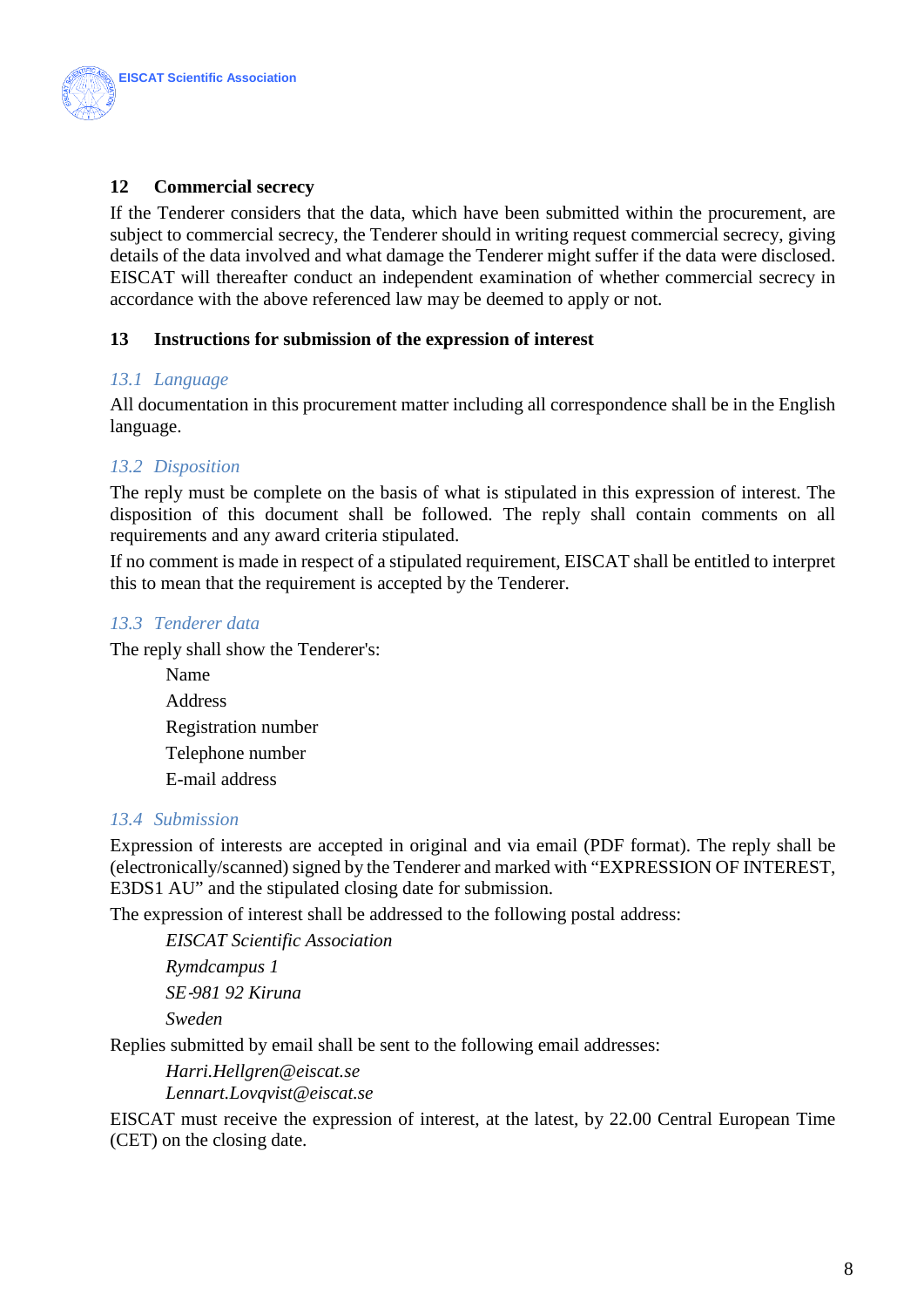

### *13.5 Expression of Interests received too late*

An expression of interest received after the closing date will not be considered.

# **14 Applicable law**

For this procurement, Swedish law applies.

#### **15 Miscellaneous**

#### *15.1 Information regarding the expression of interest*

Questions regarding this expression of interest shall be submitted in writing and may be addressed to:

*EISCAT Scientific Association Rymdcampus 1 SE*‐*981 92 Kiruna Sweden* 

E-mail:

*Harri.Hellgren@eiscat.se Lennart.Lovqvist@eiscat.se*

Questions will be received until four days before the closing date. Relevant answers will be published on EISCAT's web site (at [http://eiscat.se/tenders\)](http://eiscat.se/tenders).

Updates will be published regularly, however not after two days before the closing.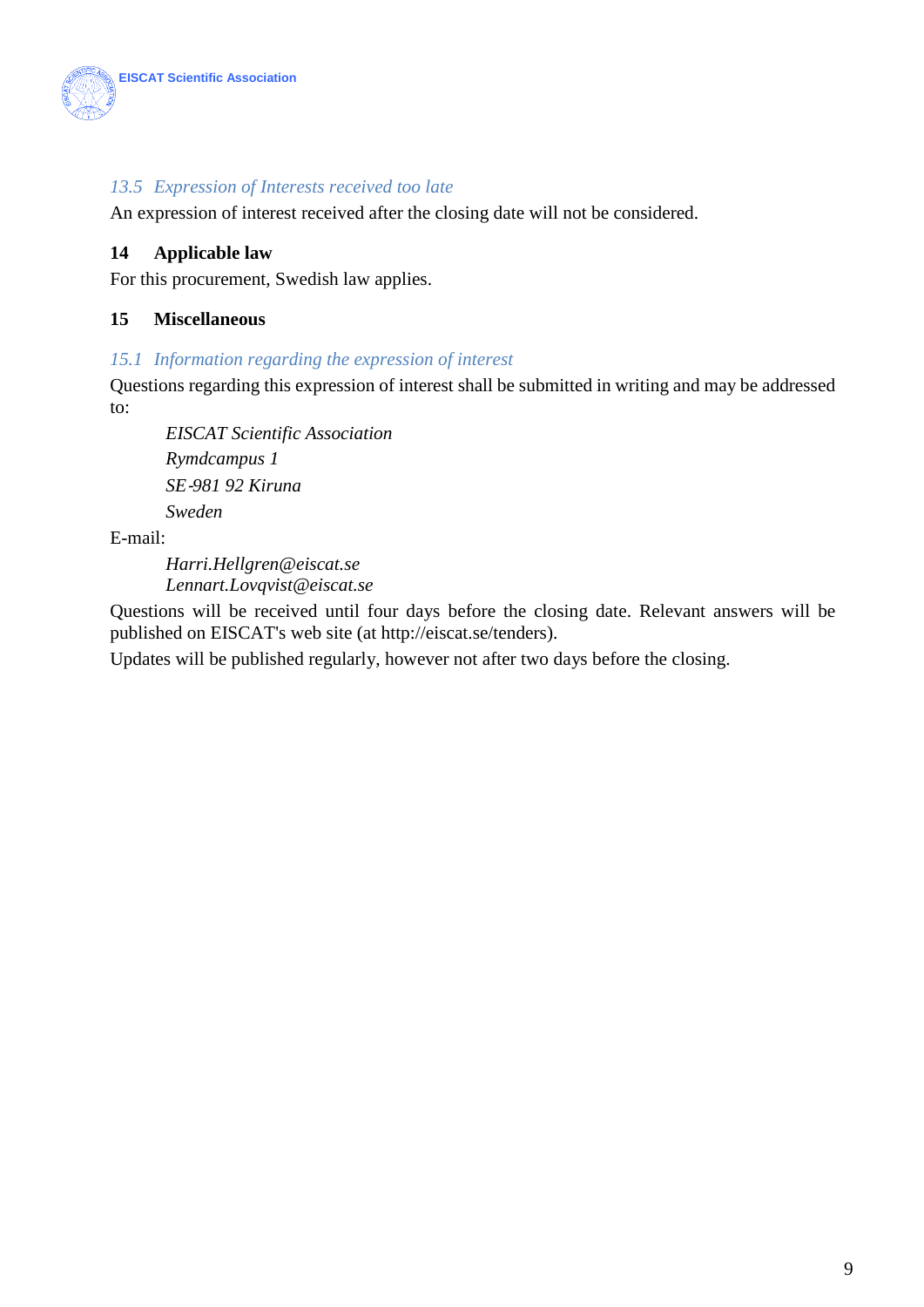

Contract draft (second part of the document)

#### **Terms and conditions for the contract**

<span id="page-9-0"></span>Terms and conditions for the contract

# **1 Contract Parties**

This contract is made between,

EISCAT Scientific Association hereinafter called EISCAT

and

<name of the organisation with the winning tender> hereinafter called Contractor

#### **2 Contract Scope**

# *2.1 Scope of delivery*

The Contractor shall, in accordance with the terms and conditions of this Contract and, where applicable, accompanying appendices, deliver:

| <b>Item</b>    | <b>Description</b>                                                                                                                                                                                                                                                | <b>Quantity and unit</b>      |
|----------------|-------------------------------------------------------------------------------------------------------------------------------------------------------------------------------------------------------------------------------------------------------------------|-------------------------------|
| 1              | Initial contract phase: R&D, final design assessment, first<br>article (one 91 element unit). Preliminary completion: late<br>2018                                                                                                                                | Price for all<br>deliverables |
| $\overline{2}$ | Second contract phase, Procurement Object 1: Delivery of<br>$\sim$ 10 000 antenna elements, ground plane, structure, equipment<br>containers, including shipping and installation at EISCAT site<br>in Northern Norway. Preliminary completion: September<br>2019 | Price per item                |
| 3              | Second contract phase, Procurement Object 2: Delivery of one<br>to ten 91 element unit(s) to be deployed as standalone<br>systems, including shipping to EISCAT site in Northern<br>Norway. Preliminary completion: to be agreed                                  | Price per item                |
| 4              | Third contract phase, Procurement Object 3: Delivery of $\sim$ 5<br>000 antenna elements, ground plane, structure, equipment<br>containers, including shipping and installation at EISCAT site<br>in Northern Sweden. Preliminary completion: September 2020      | Price per item                |
| 5              | Third contract phase, Procurement Object 4: Delivery of $\sim$ 5<br>000 antenna elements, ground plane, structure, equipment<br>containers, including shipping and installation at EISCAT site<br>in Northern Finland. Preliminary completion: September 2020     | Price per item                |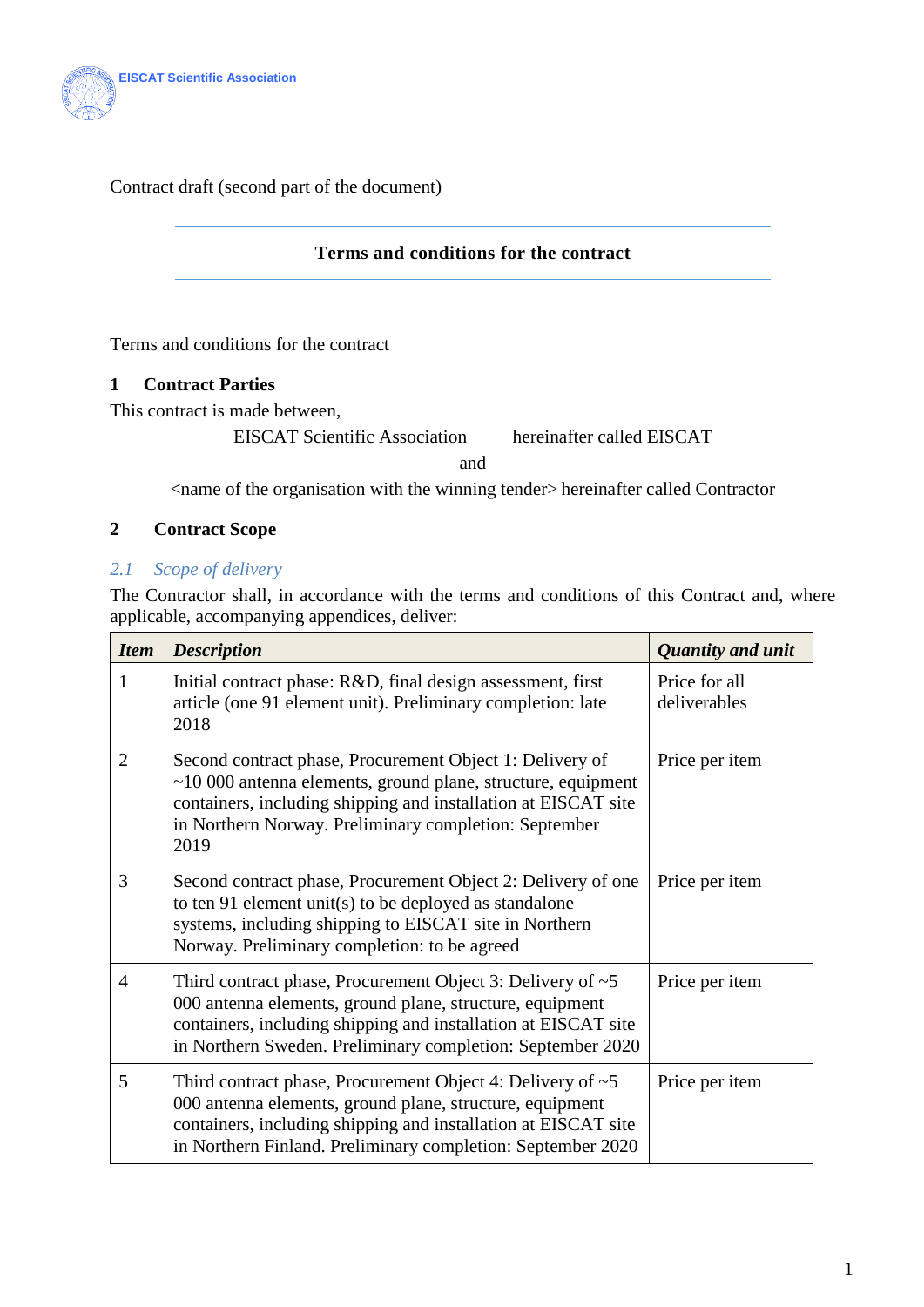

# *2.2 General terms and conditions*

Clause 2 to 27 in the General terms for supply of goods ALOS 05 applies for this Contract, the word "Purchaser" is in that appendix replaces the word "EISCAT" and the word "Seller" replaces the word "Contractor".

# **3 Specifications**

The Contractor shall deliver in accordance with the following specifications:

Appendix 1 Technical Specification for Antenna Unit

Appendix 2 Statement of Work for Antenna Unit

Appendix 3 Contract Data Requirements List for Antenna Unit

Appendix 4 Requirements Answer Template for Antenna Unit

Appendix 5 General terms for supply of goods ALOS 05

The Contractor shall fulfil all accepted requirements stated in the specifications above. The Contractor shall ensure that all accepted requirements also are fulfilled by any subcontractors used. Management systems

# **4 Quality Management System**

Requirements for quality management systems shall be met in accordance with the CDRL.

#### *4.1 Safety Management System*

Requirements for safety management systems shall be met in accordance with the CDRL.

#### *4.2 Environmental Management System*

Requirements for Environmental management systems shall be met accordance with the CDRL

#### **5 Title and rights of use**

Information submitted by EISCAT shall remain the property of EISCAT. However, information owned by a third party and submitted by EISCAT to the Contractor, shall remain the property of the third party. Without the written consent of EISCAT the Contractor may not use, copy or reproduce such information, with the exception of internal use only when submitting tenders to EISCAT or carrying out work for EISCAT.

For its own needs EISCAT shall – free of charge and free of intellectual property rights – be entitled to use information in order to assemble, install, activate, operate and maintain (including repairs) all parts of the *Procurement Object*.

EISCAT has the right to copy, reproduce, compile and translate information to the extent necessary for EISCAT for its mentioned use.

For the *Procurement Object* or part of the *Procurement Object* which have been developed especially for and at the expense of EISCAT, EISCAT shall be entitled to use information among other things for procurement, development, modification and production. EISCAT shall notify the receiving party of the Contractor's title.

The Contractor shall secure all intellectual property rights necessary for EISCAT to use the *Procurement Object* to the extent and in manner agreed. The Contractor is responsible for that the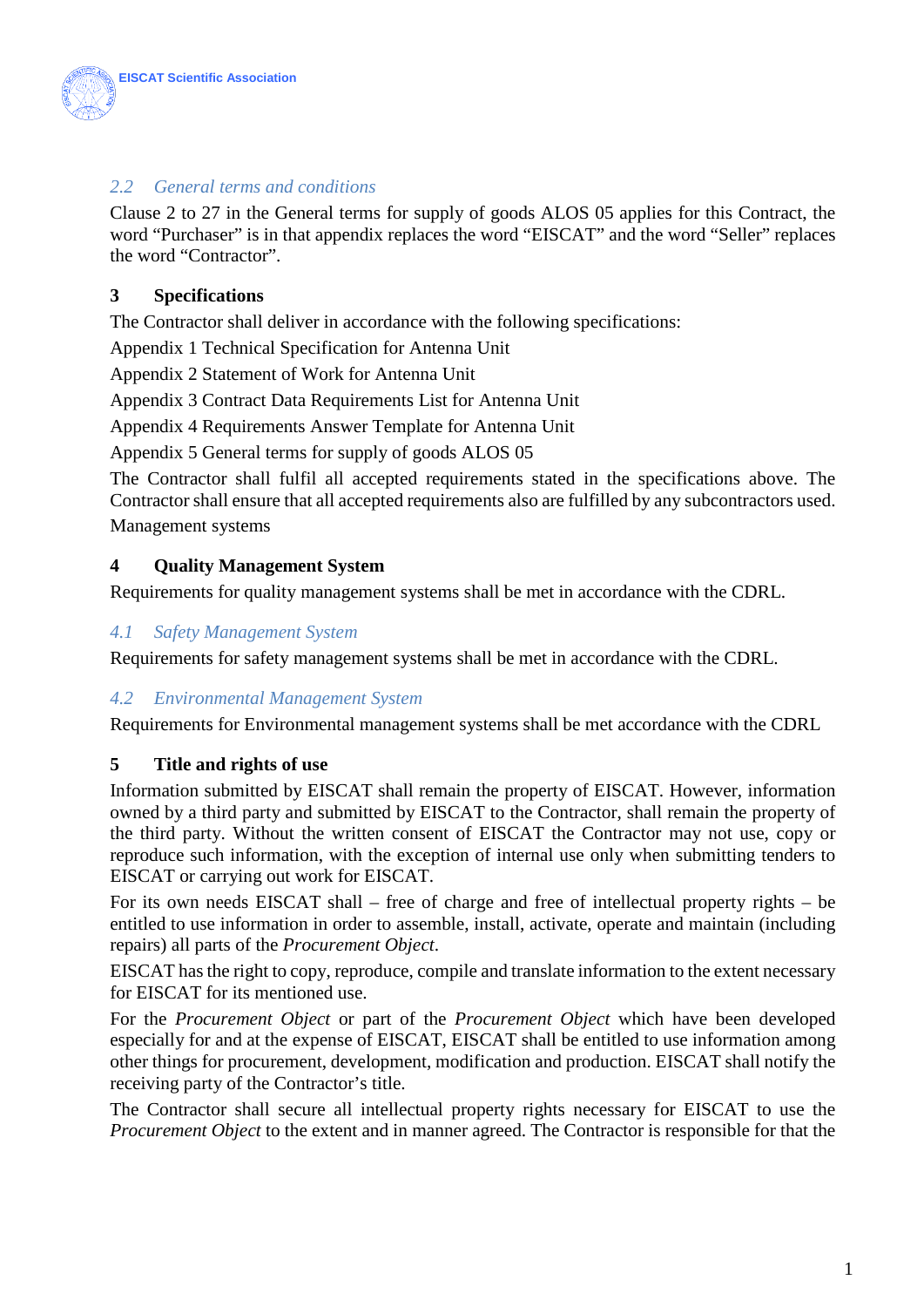

use described in this section does not infringe upon the rights of third parties and that information can be used to the extent and in the manner agreed.

In case the *Procurement Object* has been developed especially for and at the expense of EISCAT, the information is not to be assigned to a third party without the written consent of EISCAT. Should the Contractor thus assign other information, it shall reserve the rights of EISCAT.

### **6 Insurance**

The Contractor shall at its own expense carry general liability insurance in the amount, and having all divisions of coverage, necessary with regard to the Contract and scope. The Contractor shall provide a copy of the insurance policy when requested by EISCAT.

# **7 EISCAT-Supplied Resources**

The Contractor has *responsibility* and *liability* for all EISCAT Supplied Resources until they are returned to EISCAT.

# **8 Amendments**

Requests for amendments and additions shall be made in writing. Amendments and additions shall be in writing and signed by an authorized representative of the respective Party.

Precedence between contractual documents

If the contract text, the attachments other references which explicitly been included in the contract, owns in cases of conflict of validity of this order:

- 1. Technical specification for Antenna Unit
- 2. Statement of Work for Antenna Unit
- 3. Contract Data Requirements List for Antenna Unit
- 4. Requirements Answer Template for Antenna Unite
- 5. General terms for supply of goods ALOS 05

#### **9 Options**

EISCAT shall have the right but not the obligation, to no later than 3 months before the expiry of this contract ordering the following deliverables to the conditions of this contract:

| <b>Item</b> | <b>Description</b>                                                                                                                                                                                                                                                            | <b>Quantity and unit</b> |
|-------------|-------------------------------------------------------------------------------------------------------------------------------------------------------------------------------------------------------------------------------------------------------------------------------|--------------------------|
|             | Optional contract phase, <i>Procurement Object 5</i> : Delivery of<br>remaining ~5 000 antenna elements, ground plane, structure,<br>equipment containers, including shipping and installation at<br>EISCAT site in Northern Sweden. Preliminary completion: to<br>be agreed  | Price per item           |
|             | Optional contract phase, <i>Procurement Object 6</i> : Delivery of<br>remaining ~5 000 antenna elements, ground plane, structure,<br>equipment containers, including shipping and installation at<br>EISCAT site in Northern Finland. Preliminary completion: to<br>be agreed | Price per item           |